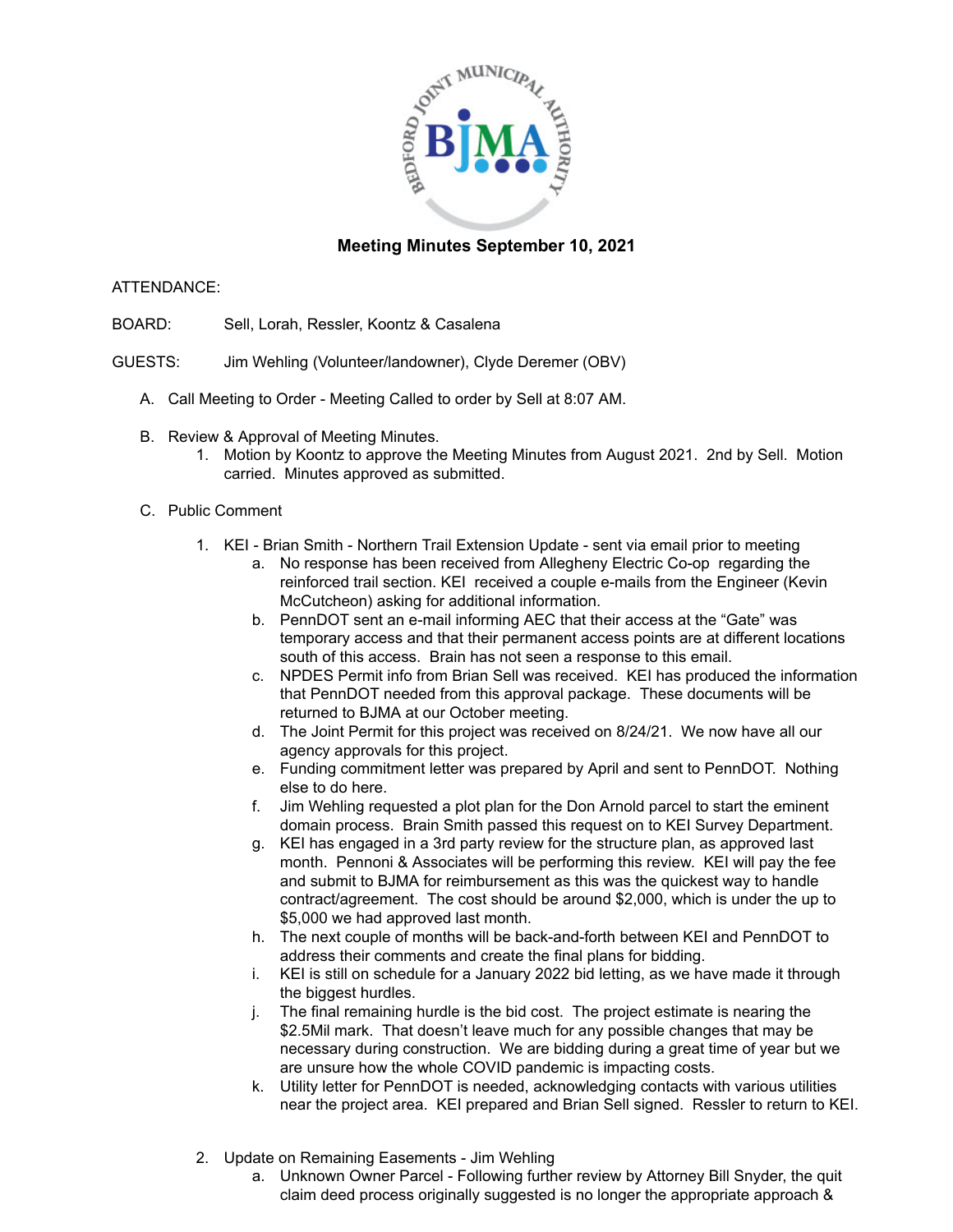that instead 5 easements will be needed from the adjacent property owners. The parcel is a portion of a 60' railroad right of way dating back to 1871 acquired by the railroad from Susan Carney, owner of a large parcel at that time. A legal proceeding, BASD versus James McMillan, et al, December 2002, determined that the right of way was an easement with a reversionary interest to adjoining property owners (each adjoining owner to the center of the easement). Prior to that court case, the Bedford County Redevelopment Authority in 1975 acquired from Penn Central, through the PA Public Utility Commission, an easement crossing the railroad right of way from SR 220 to and across the river to the planned Old Bedford Village. The parcel described in the PUC order closely aligns with the parcel described as the unknown owner parcel. Ownership interest in that easement passed to Old Bedford Village. Atty Snyder concluded that the BASD versus McMillen, et al, case gives ownership rights to the adjoining property owners to the center line of the old railroad right of way (the unknown owner parcel). These adjoining owners are Old Bedford Village, the Bedford Township Municipal Authority, and the Peter John Winglee Family Trust.

b. Don Arnold - Eminent Domain Procedure - letters sent to Don Arnold were returned. Will now need to have the Sheriff serve notice for the process to continue.

## D. New Business

- 1. Trail Storm Damage Repair/Maintenance
	- a. Brian Smith confirmed we do not need a permit to take equipment in to clear out the debris from the trail following Hurricane Ida. Gravel needs removed and 50' pipe needs cleaned out. Jim will work with Lester from Omni to coordinate track hoe to move gravel. Will also work on options to clear out the pipe.
	- b. Parking lot area had been damaged and has since been repaired by Bedford Township employees.
- 2. Construction Inspection Consultant Paperwork & ECMS
	- a. SOIS submitted 9/3/21. Selection Committee to review & rank. Our Selection Committee - Brad, Mary Jo and Mary Lorah - will review and complete the scoring matrix. There were 12 submissions for this role. Results will need to be communicated back to PennDOT prior to the 9/30/21 deadline.
- 3. 2021 Pink Ribbon Walk Event Application
	- a. Event will be held Saturday, October 16, 2021
	- b. April received the certificate of insurance naming BJMA as AI for the event
	- c. Still awaiting confirmation of how parking will be handled. April will reach out to Kathy for verification that Bedford Borough Police will mark, patrol, enforce and what the duration of "no parking" will be at the Omni Trailhead lot.
- 4. Fence Post Plaque Online Ordering /Payment
	- a. Keith Landis offered to design an online ordering function and is working on for us now. We will use the link to our PayPal donate button already on the site.
	- b. Suggested also updating the paper form. April will update to add contact info., email, etc. to make it easier to send confirmation of purchase to donors.
- E. Old Business
	- 1. Eagle Scout project for installation of bike rack.
		- a. Unit is ordered
			- b. Max and Casalena will be scheduling a meeting with Omni to discuss installation.
			- c. Sell suggested contacting Vo-Tech to see if willing to help with installation as a project.
	- 2. Boat Launch
		- a. April received a call from Chris Reed from Rutters. He wanted more details on the proposed plans. Shared with him the plan from KEI showing a possible area to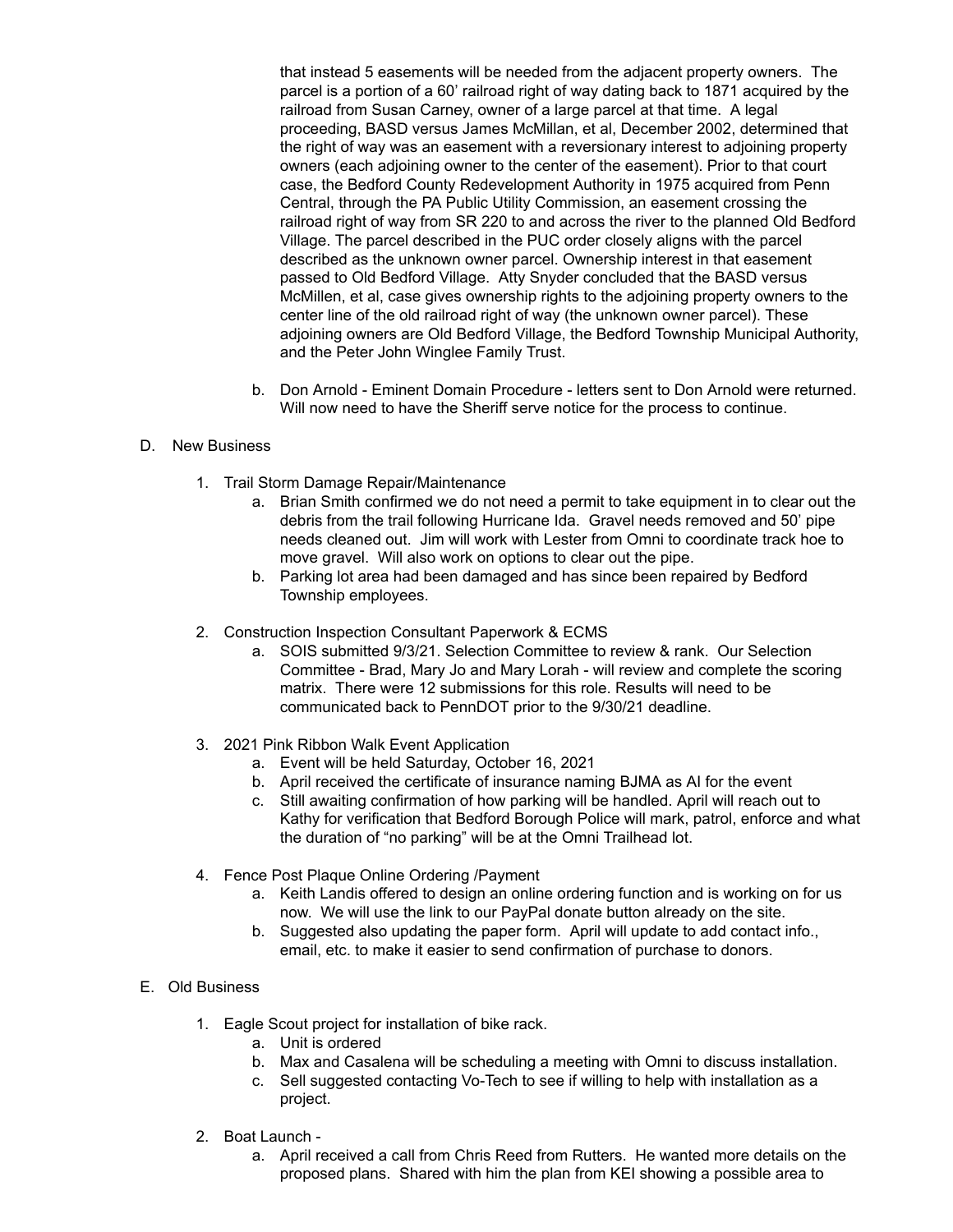locate the boat launch and suggested an easement for use of the property would be desired. Chris will talk to their team and get back to us.

- b. Brian Smith will also reach out again to Tim Beiber to inquire if Rutters is interested in further discussions.
- c. Sell suggested sending a link to the video from the current trail as reference for the quality of project to expect.
- 3. Northern Extension Display Board location.
	- a. On display in the Yanoshak building on Pitt Street, in Downtown Bedford.
- F. Reports of Officers
	- Chairman Suggested getting hardcopy documents to one physical location for preservation. Discussed keeping at Bedford Township office, which Janie McMillen had at one time offered as a safe keeping place. Will get to April to consolidate with her files. April will see if the Township is still willing to store for us.
	- Vice Chairman-
	- Secretary- Reminder that the SAM Registration will need completed prior to being able to request reimbursements.
	- Treasurer See attached Treasurer's Report. Motion by Casalena to accept report & pay bills. 2nd by Lorah. Motion approved.
	- Secretary-Treasurer -

## Meeting adjourned at 9:05 AM

Next Meeting will be October 8th @ 8:00 AM at 127 S. Juliana St., Bedford, PA